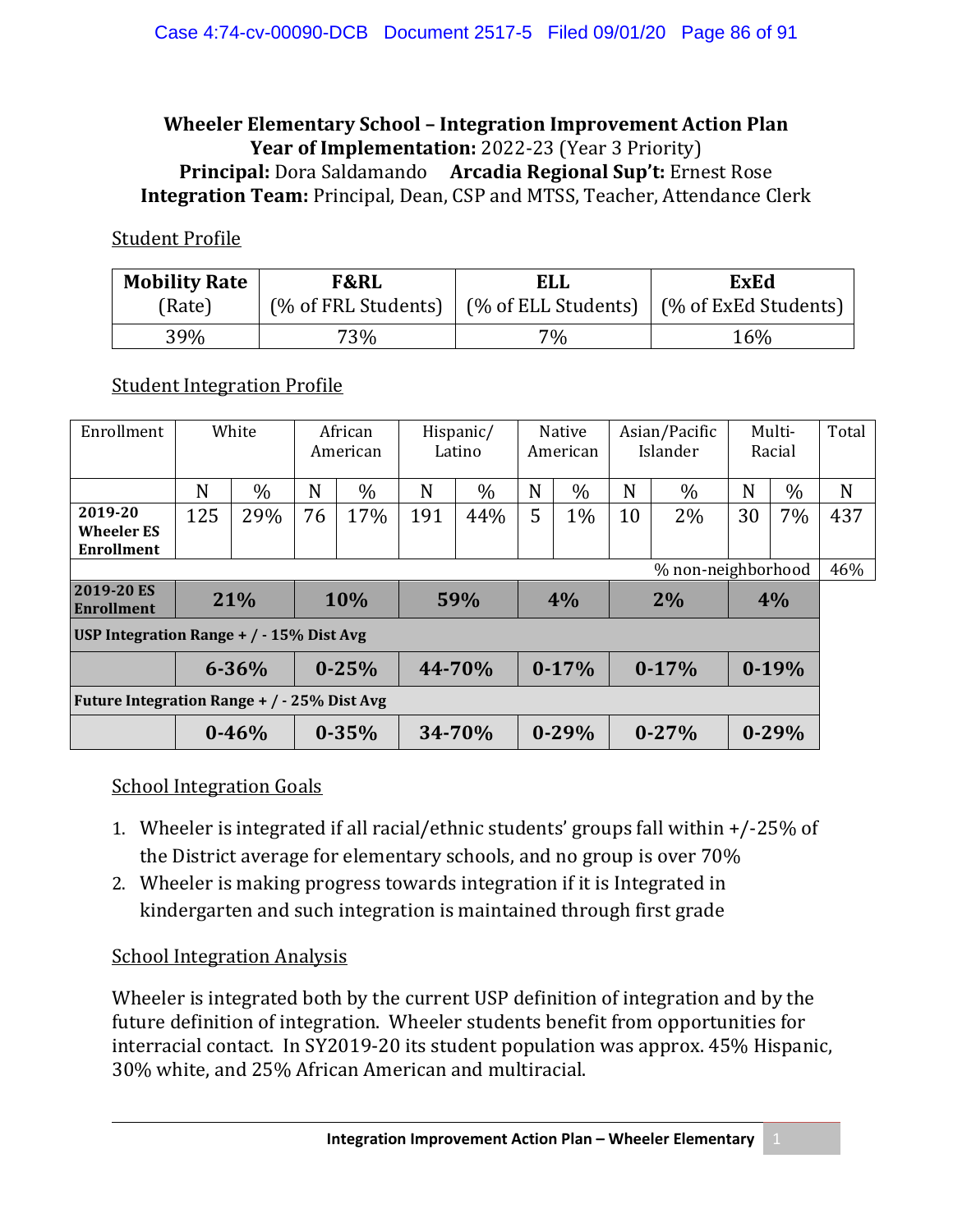## **A. Targeted Populations**

Targeted Population: all students

Targeted Recruitment Goal: all students

Targeted zone: there are several areas around Wheeler with 30 or more recruitable students.

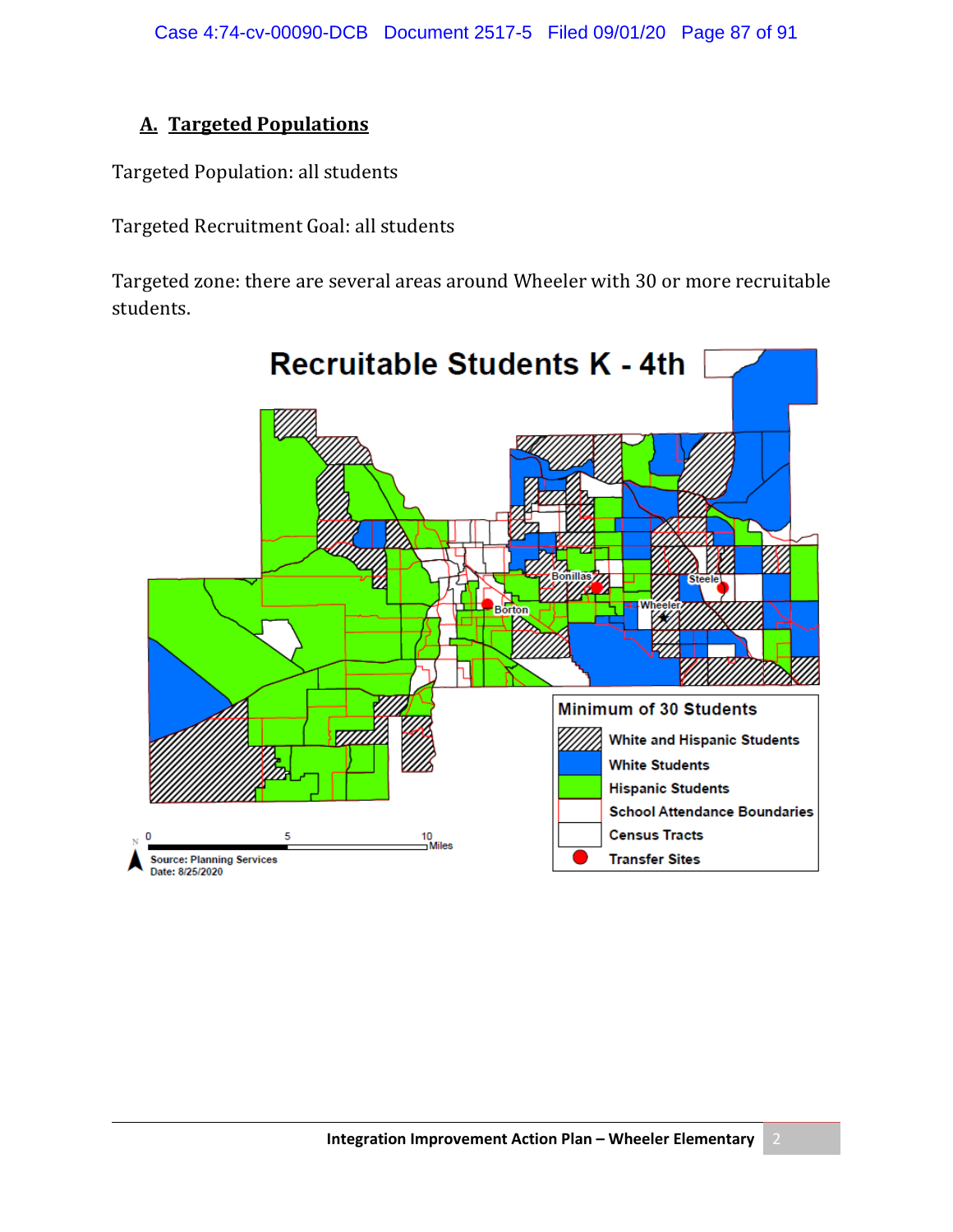## **B. Transportation**

#### **1. Assessment**

#### Existing Services; Needs Based on New Priorities; Service Gaps

Wheeler currently runs three afternoon routes for 94 routed students, with fewer students routed in the morning through TUSD routes. Wheeler also runs six exceptional ed route for 5 students, with fewer students routed in the morning than the afternoon. Wheeler has no late activity buses. Wheeler does not assign elementary students to public transportation. There are no contracted routes to supplement the TUSD routes. Wheeler does not currently utilize an express shuttle. Wheeler is not a transfer site.

Wheeler is integrated and does not need new routes or express shuttles.

#### **2. Strategies**

The District will continue the current transportation offerings at this integrated school.

#### **3. Monitoring Ridership and Evaluating Effectiveness**

Student Ridership is a student-tracking software module that enables TUSD's transportation department to monitor student card scans on and off the bus, offering real-time data to help improve planning decisions about the required size of the bus, to analyze opportunities for stop consolidation, and to identify ridership trends. The District will use the Ridership Monitor, part of the Student Ridership module, to monitor the race/ethnicity of students utilizing incentive transportation to determine if it is operating to improve integration at Wheeler. Ridership will be analyzed on a quarterly basis to determine the effectiveness of the route. Ridership report/findings will be provided to the DSA and evaluated by CSA on a quarterly basis.

Ridership will be analyzed on a quarterly basis to determine the effectiveness of the route. Ridership report/findings will be provided to the DSA and evaluated by CSA on a quarterly basis.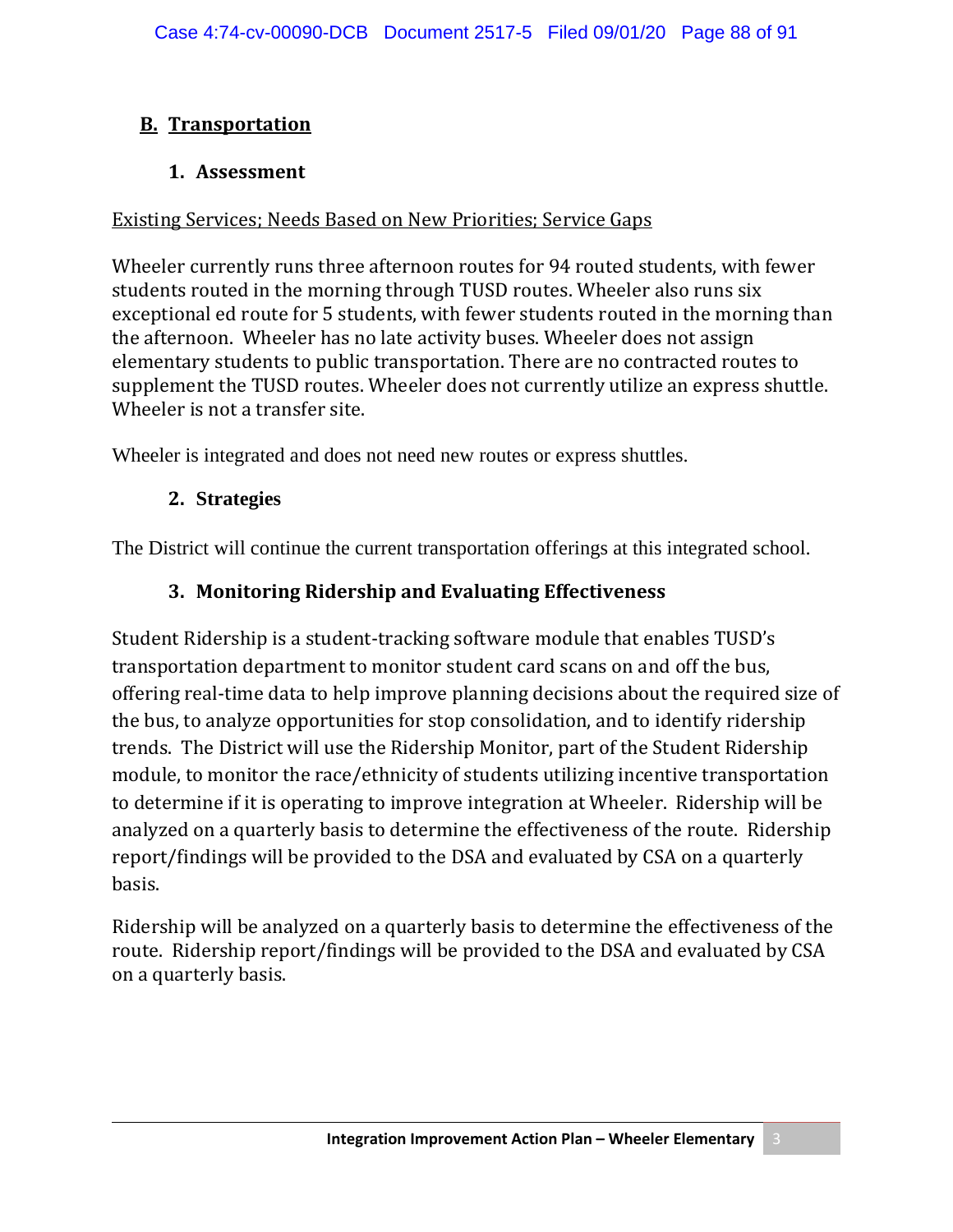# **4. Budget**

There are no additional transportation costs.

# **C. Marketing, Outreach, and Recruitment Strategies**

# **1. Foundation**

The foundation for Wheeler' marketing, outreach, and recruitment strategies is the ALE/Magnet outreach and recruitment addendum, and TUSD's districtwide "Knowledge Changes Everything" campaign (KCE). KCE is an ongoing campaign that celebrates the power of diversity, seeks to educate parents and students about the research-based benefits of learning from each other, and encouraging parents to consider these benefits for their student when making decisions about where to enroll their child. Research reveals that racially diverse schools benefit students in multiple ways:

- Improved cognitive skills, critical thinking, and problem solving
- Increased ability to work with others from diverse cultures
- Improved test scores
- Wide-ranging educational success, including higher graduation rates
- Learning environments that develop students' "funds of knowledge"

Wheeler marketing and outreach will focus on highlighting the following: an Opening Minds through the Arts (OMA) Gold school that emphasizes the development of each child's unique talents, GATE opportunities, students opportunity to experience instrumental music, opera, dance theater and visual arts to help learn reading, writing, math and science.

# **2. Professional Learning**

At Wheeler, all administrative staff, office staff, and any other relevant staff members took the online student assignment training to understand the benefits of an integrated education. In the fall of 2020, prior to the start of the priority enrollment window for SY2021-22, Wheeler' staff will participate in a targeted professional learning with the Director of Student Assignment and members of the Coordinated Student Assignment committee to review the training, engage in reallife recruitment scenarios, and delve deeper into the planning and preparation for Wheeler's strategies for the forthcoming enrollment period.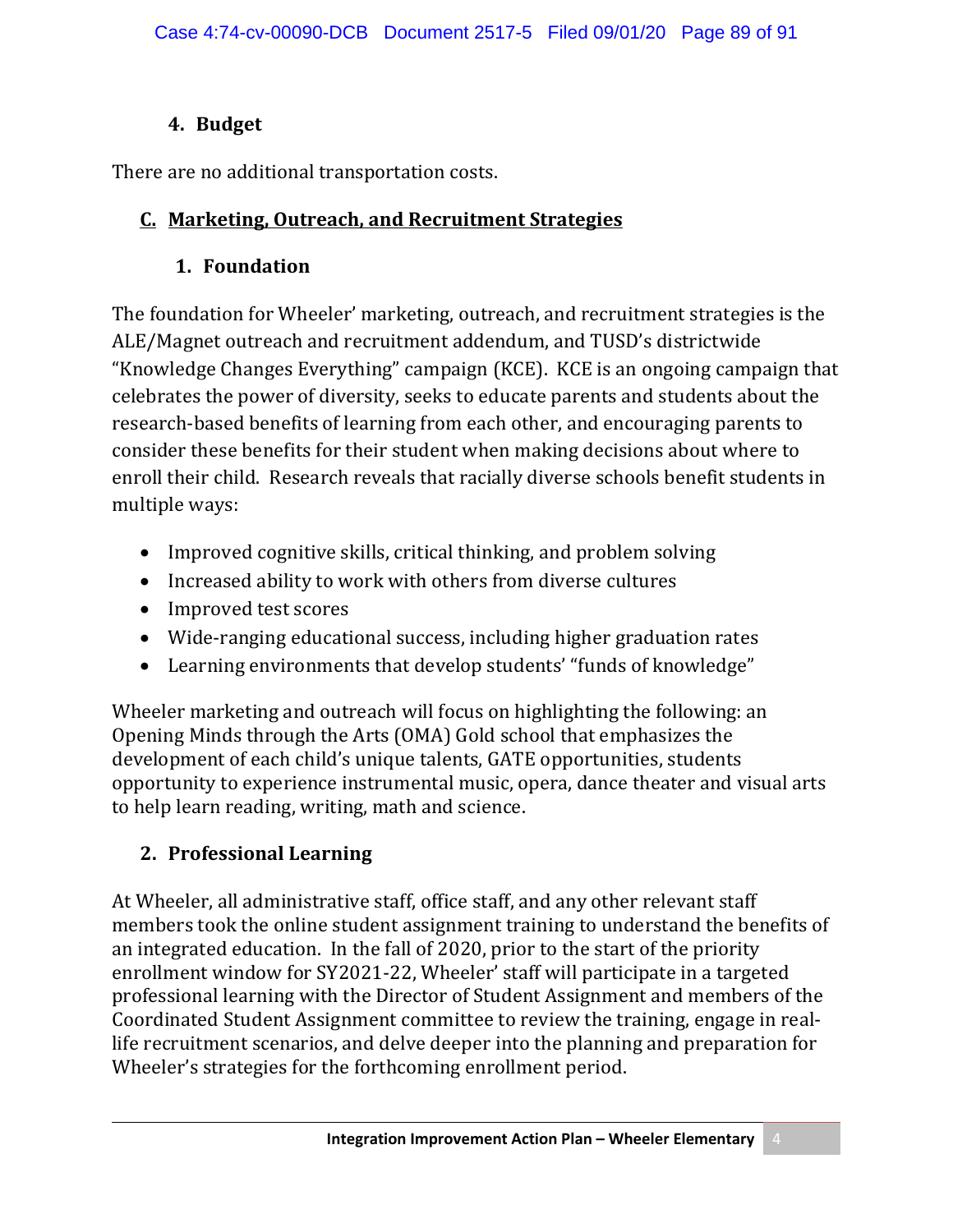## **3. Strategies**

Wheeler's participates in the District's ALE outreach and recruitment activities. Student enrollment strategies, including targeted Hispanic/Latino students include the following:

- Work with School Community Services to support sustaining the retention of new students
- Host Open Houses for GATE and Kindergarten that include virtual school tours
- Work with the district's GATE Coordinator to increase programmatic student enrollment
- Community Liaison and Principal create and distribute informational marketing materials to distribute for marketing the school to new student recruits. Order and handout Promotional School/District items: masks, bumper magnets, t-shirts for school, school wide projects
- Principal and School Leadership Team will participate in district marketing events throughout the school year and share informational marketing materials to prospective families
- School Office open during summer to support new families, assist with registration, prospective student recruits, and to provide school tours
- Promote school events and awareness through Parentlinks

## **4. Monitoring and Evaluating Effectiveness**

Wheeler will submit a monthly report to the CSA by the  $10<sup>th</sup>$  of each month (first report due October 10). The Director of Student Assignment (DSA) and the coordinated student assignment (CSA) committee will review monthly reports and, where necessary, will meet with the Wheeler Integration Team for follow-up. The DSA/CSA will monitor plan implementation from October through June. In January, the DSA/CSA will begin evaluating the effectiveness of the plan by analyzing the race-ethnicity of students who have submitted applications to Wheeler. Each year in June, the DSA/CSA will submit a report to the Superintendent and Assistant Superintendents detailing the implementation status and outcomes for all non-magnet integration plans through the end of the school year. By September 1, 2021, after the 10<sup>th</sup> day enrollment data has been released and analyzed, the DSA/CSA will submit a supplemental report on outcomes and recommending adjustments to the plan, if needed. Where necessary, the DSA will meet with the site Integration team to review changes and finalize the adjusted plan.